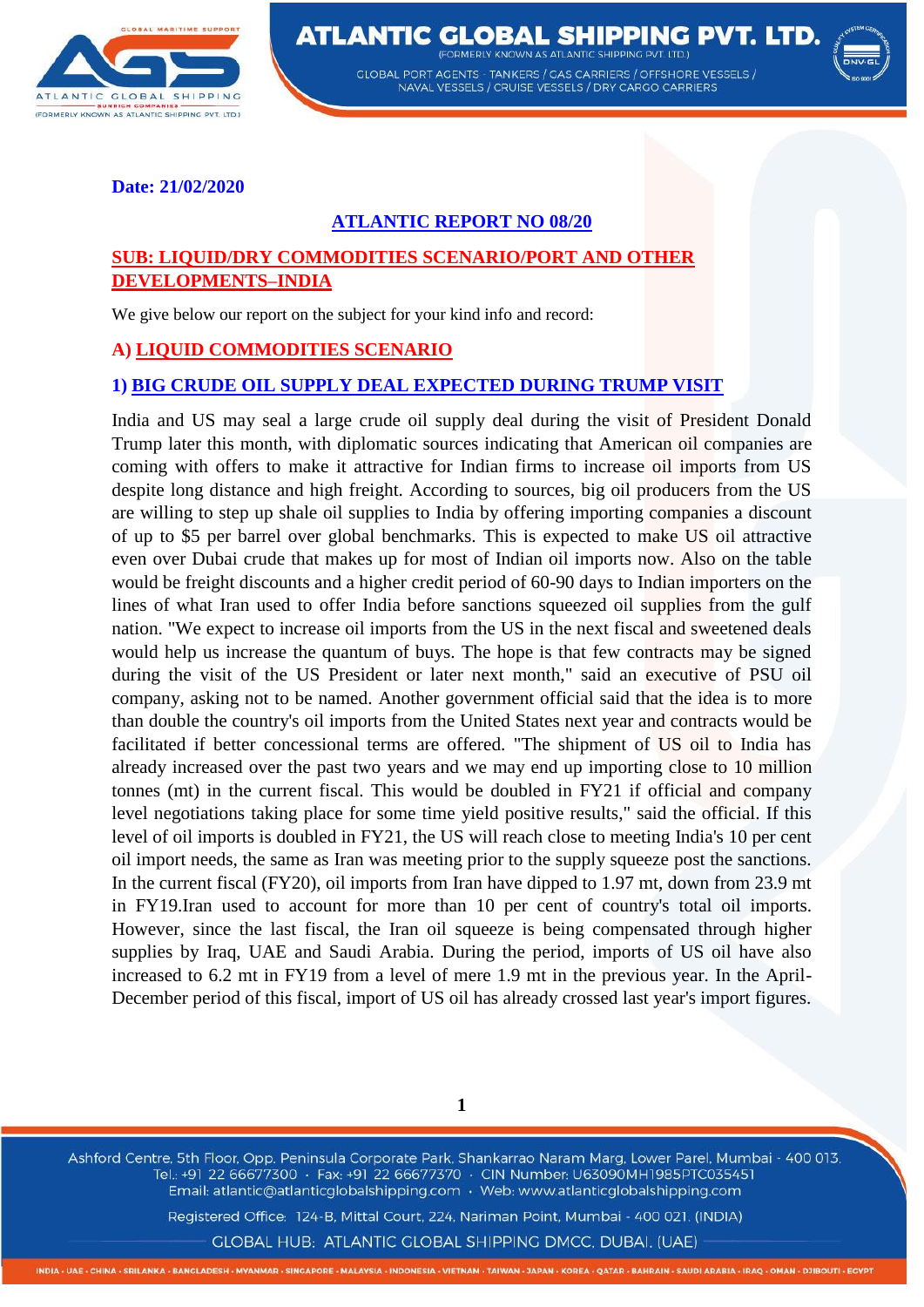



#### **1) BIG CRUDE OIL SUPPLY DEAL EXPECTED DURING TRUMP VISIT (Contd)**

Diplomatic sources said the talks between Indian and US officials on increased oil support by US has progressed smoothly since last year during Prime Minister Narendra Modi's US visit. In fact, the 'Howdy Modi!' event was also used to negotiate possible deals with US oil companies to meet the growing needs of the world's third biggest oil importer. That time too, the US had indicated its intent of supplying increased quantities of oil and gas to India on a short notice to prevent the country from facing any shortages. Though Indian oil companies have started importing oil from the US for past couple of years, the quantity remains miniscule and forms just about 3 per cent of country's total oil imports. But the quantity can now grow with US shale oil market becoming relevant again at current crude levels and an increase in total rig count again in December-January period in the world's largest oilguzzling nation. "The rig count in US had slowed in the second half of FY20 but has again picked up in last few weeks. The domestic rig count will be largely stable, at least through the first six months of the year, as companies spend their drilling budgets for the year and prepare the field to quickly execute on their budgets for the first half of the new year. This would ensure production of larger quantities of US oil for exports," said an oil sector analyst who did not wish to be named. India's shift to US would not be sudden as gas transportation company GAIL, oil marketing firm Bharat Petroleum Corporation Ltd (BPCL) and country's largest oil refiner Indian Oil Corporation have sealed deals for supplies of the US crude earlier as well. The shale oil price there has also become very competitive in comparison to Middle-East and Gulf crude.

#### **2) RELIANCE, ARAMCO ACCELERATE REFINERY STAKE SALE TALKS**

Reliance Industries Ltd.'s talks to sell a minority stake in its oil-to-chemical division to Saudi Aramco have been gathering pace in recent weeks, according to people familiar with the matter. Aramco officials and bankers on the deal have been working at Reliance's offices in Mumbai for due diligence this month, according to the people, who asked not to be identified as the information isn't public. Both parties are trying to overcome differences over the deal's structure, which had stalled the process last year, Bloomberg News previously reported. Indian billionaire Mukesh Ambani's Reliance is keen to sign a binding agreement before the next annual shareholders meeting, which is due to take place before the end of September, one of the people said.Reliance in August valued its oil-to-chemicals division at \$75 billion including debt, implying a \$15 billion valuation for the 20 per cent stake. If the deal closes at this value, it will be the largest transaction in India since Walmart Inc.'s \$16 billion acquisition of a majority stake in Flipkart Online Services Pvt. For Aramco, the deal could be its biggest since agreeing to buy a majority stake in Saudi Basic Chemicals for \$69 billion last year.

2

Ashford Centre, 5th Floor, Opp. Peninsula Corporate Park, Shankarrao Naram Marg, Lower Parel, Mumbai - 400 013. Tel.: +91 22 66677300 · Fax: +91 22 66677370 · CIN Number: U63090MH1985PTC035451 Email: atlantic@atlanticglobalshipping.com · Web: www.atlanticglobalshipping.com

Registered Office: 124-B, Mittal Court, 224, Nariman Point, Mumbai - 400 021. (INDIA)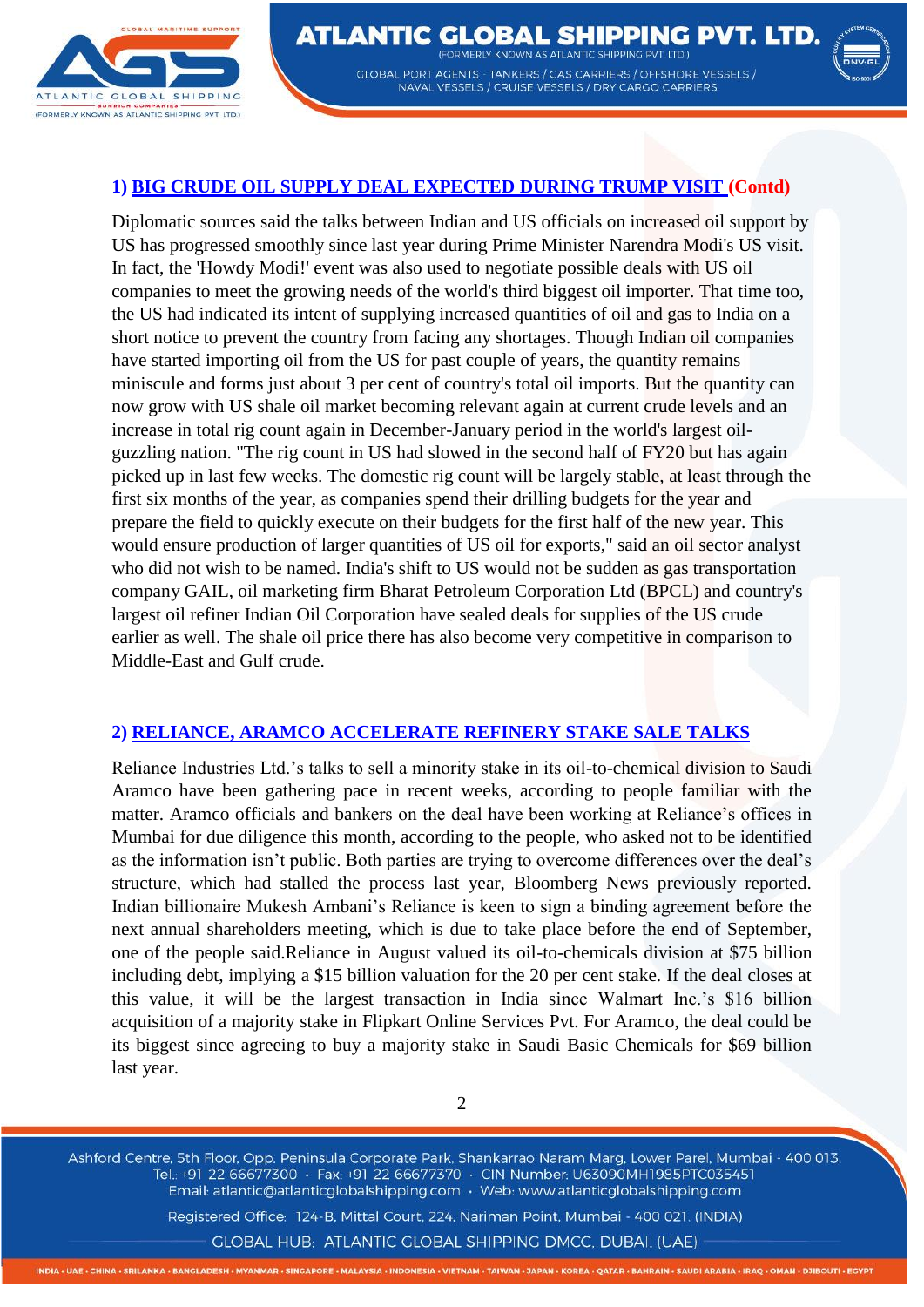



## **2) RELIANCE, ARAMCO ACCELERATE REFINERY STAKE SALE TALKS (Contd)**

Ambani in August told shareholders that Reliance and Aramco had agreed to a non-binding deal for a 20 per cent stake in the oil-to-chemical operations. But in December, the Indian government requested a court to stop the proposed sale to help ensure the Mumbai-based company has enough assets to pay arbitration claims in an unrelated case. A month later, Reliance's joint chief financial officer V. Srikanth told reporters that the transaction isn't expected to be completed by March. Shares of Reliance have fallen about 3 per cent this year, while the country's benchmark S&P BSE Sensex Index slipped 0.9 per cent. Reliance has been selling assets from mobile-phone towers to a 49 per cent stake in its fuel retail business to reduce leverage that's risen over the past few years as it poured money into new sectors such as telecommunications. The Indian conglomerate's debt stood at \$43 billion at the end of December, according to its latest earnings statement. Deliberations between Reliance and Aramco are ongoing and talks could still fall apart, the people said. A representative for Reliance declined to comment, while a representative for Aramco, formally known as Saudi Arabian Oil Co., didn't immediately respond to requests for comment.

### **3) INDIA SET TO IMPORT RECORD LNG VOLUMES AS SPOT PRICES SLUMP ON VIRUS IMPACT**

India is set to import record volumes of liquefied natural gas (LNG) this month, data shows, taking advantage of the super-chilled fuel's price hitting all-time lows due to the coronavirus outbreak dampening demand in China. The South Asian nation is estimated to import about 2.36 million tonnes in February, shiptracking data from Refinitiv Eikon showed. That would exceed India's LNG imports in October of about 2.3 million tonnes, the previous highest monthly total. The country's annual LNG imports is expected to rise by 10 per cent-15 per cent this year, said Poorna Rajendran of consultancy firm FGE."The low spot prices are creating some downstream demand especially from the city-gas sector," a source familiar with LNG imports into India told Reuters. India regasifies LNG and uses it primarily in the city-gas distribution, fertilizer, power and industrial sectors. Asian spot LNG prices fell to a record low this month after China's top LNG buyer declared force majeure on some LNG deliveries following the coronavirus outbreak. That prompted some of the cargoes bound for China to be diverted to India and also some Indian buyers to issue tenders seeking spot cargoes, traders said. Some of them are even seeking cargoes for several months, they added.

**3**

Ashford Centre, 5th Floor, Opp. Peninsula Corporate Park, Shankarrao Naram Marg, Lower Parel, Mumbai - 400 013. Tel.: +91 22 66677300 · Fax: +91 22 66677370 · CIN Number: U63090MH1985PTC035451 Email: atlantic@atlanticglobalshipping.com · Web: www.atlanticglobalshipping.com

Registered Office: 124-B, Mittal Court, 224, Nariman Point, Mumbai - 400 021. (INDIA)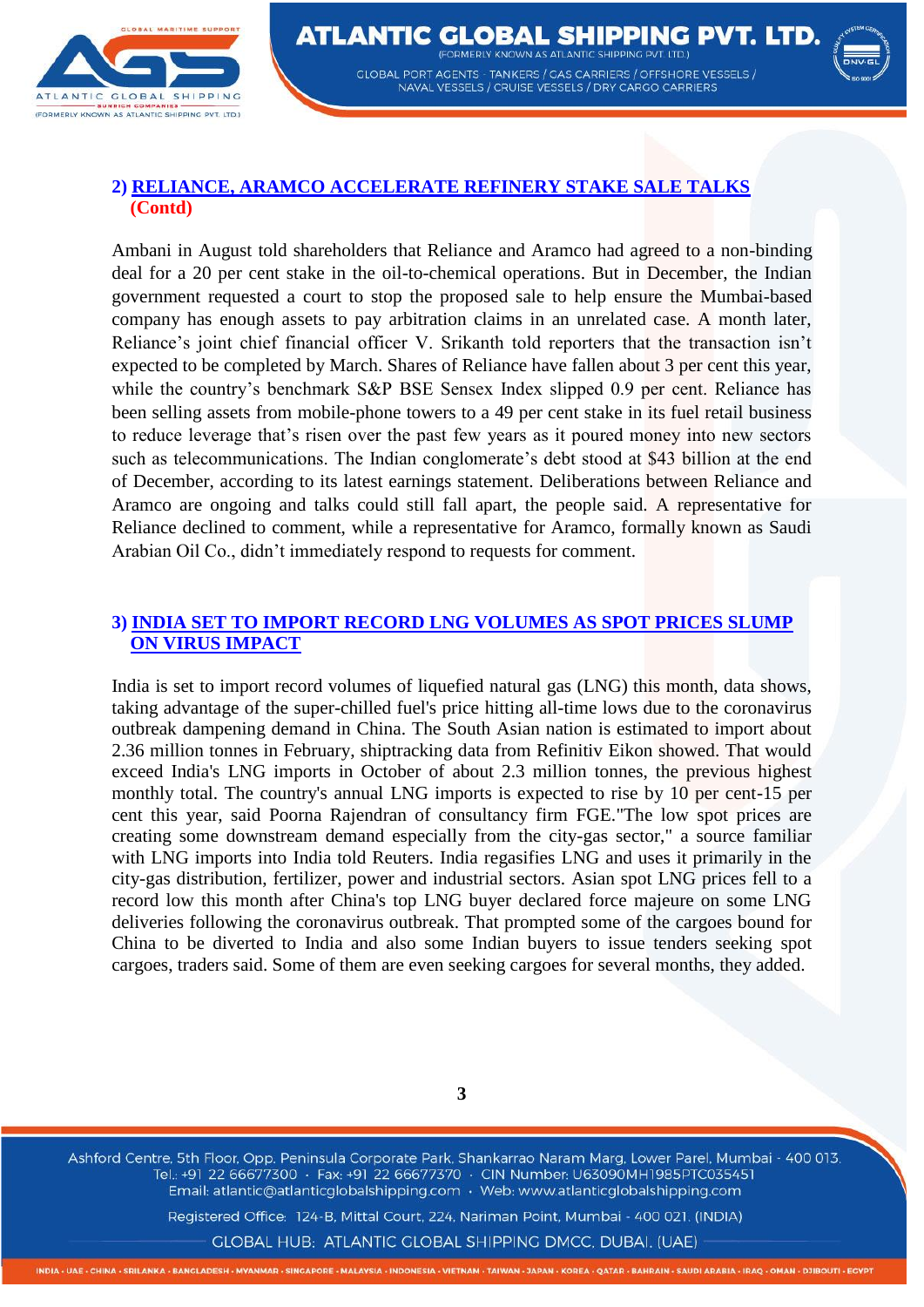



## **3) INDIA SET TO IMPORT RECORD LNG VOLUMES AS SPOT PRICES SLUMP ON VIRUS IMPACT (Contd)**

For instance, Reliance Industries issued a tender seeking five cargoes for April to June delivery while Gujarat State Petroleum Corp (GSPC) sought nine cargoes for February to April, traders said. GSPC likely did not award the tender, however, and may have re-issued it, the traders said.The potential uptick in demand also likely prompted Emirates National Oil Company (ENOC) to issue a tender seeking eight cargoes for delivery into India over April to November, the traders said. Infrastructure constraints, however, will limit LNG purchases by buyers in India, FGE's Rajendran said. "While weakness in Asian spot LNG prices will increase India's appetite for prompt LNG imports, infrastructure constraints will limit LNG demand growth," he said. "This remained a key bottleneck in 2019 when low spot prices struggled to boost India's LNG demand significantly. The start-up of Mundra LNG terminal and H-Energy's Jaigarh terminal and the completion of GAIL's Kochi-Mangaluru pipeline will determine Indian LNG demand growth in 2020." India wants to raise the share of gas in its energy mix as it battles high levels of pollution in many big cities and is working to expand its pipeline network and build new terminals.

# **B) DRY COMMODITIES SCENARIO**

## **1) INDIA TO STOP IMPORTING COAL FROM FISCAL 2023-2024**

India is aiming become self-sufficient in thermal coal from financial year 2023-2024, said Pralhad Joshi, the Union Minister of Coal and Mines Tuesday while chairing a brainstorming session organized to find a way forward for the coal sector in the western Indian state of Gujarat. "India will soon become self-sufficient in mining coal for thermal power plants as Ministry of Coal coordinates with Indian Railways and Shipping Ministry," said Joshi. "They discussed means to achieve 1 billion mt coal production target by Coal India Limited by Financial Year 2023-2024 in the session," said a source close to the matter. India's financial year runs from April 1 to March 31. The minister also proposed that Coal India could generate 5 GW of solar power by financial year 2023-2024, which could potentially diversify a total of 50 million mt coal by 2030 enabling a sustainable energy mix for the country. However, the reaction from market participants were mild and said bottleneck for coal selfsufficiency lies with logistics constraints. "It is an ambitious political statement as it is more expensive to move Indian domestic coal due to limited railway availability in inland India as compared to importing seaborne coal," an India-based trader said.

**4**

Ashford Centre, 5th Floor, Opp. Peninsula Corporate Park, Shankarrao Naram Marg, Lower Parel, Mumbai - 400 013. Tel.: +91 22 66677300 · Fax: +91 22 66677370 · CIN Number: U63090MH1985PTC035451 Email: atlantic@atlanticglobalshipping.com · Web: www.atlanticglobalshipping.com

Registered Office: 124-B, Mittal Court, 224, Nariman Point, Mumbai - 400 021. (INDIA)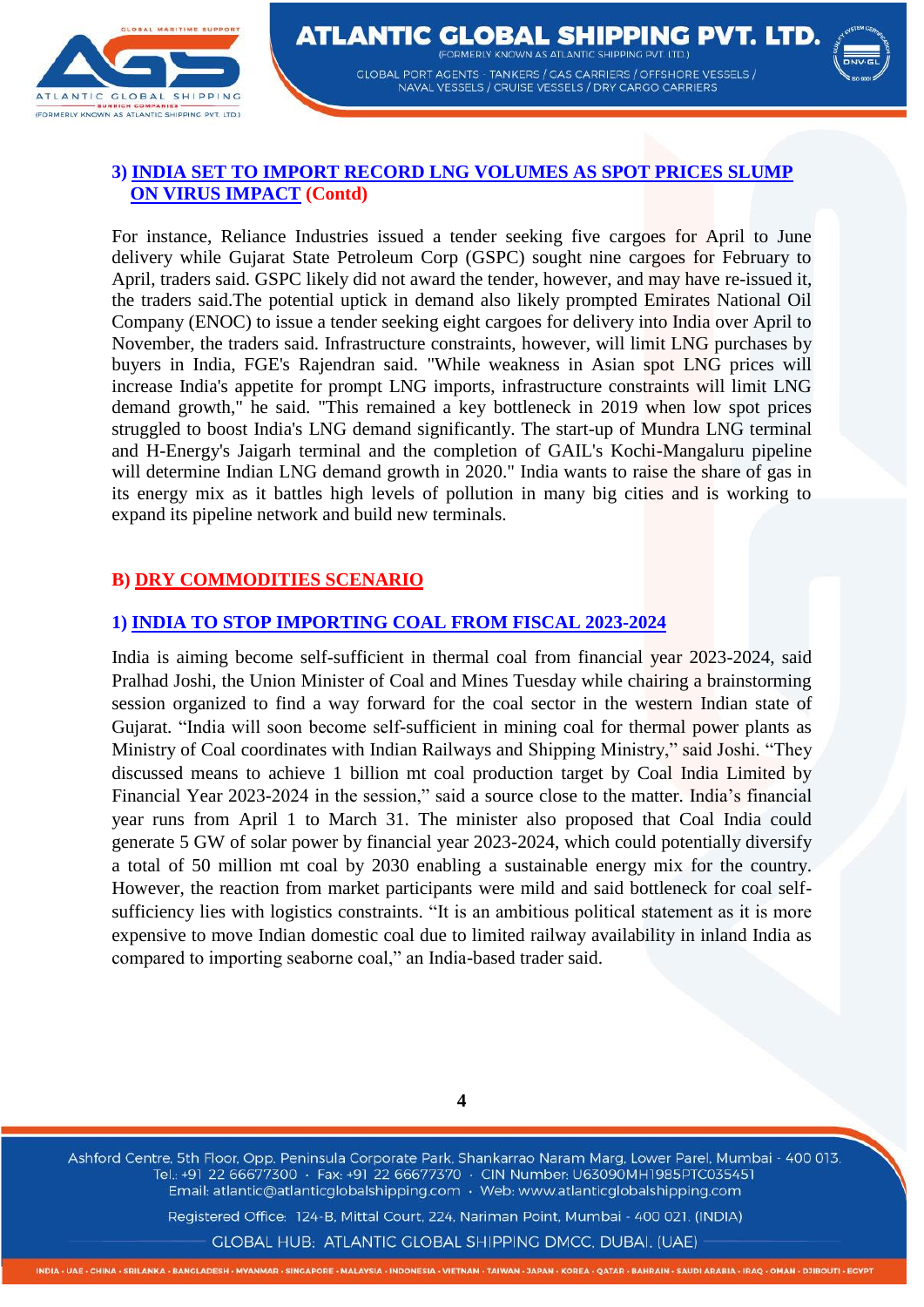



#### **1) INDIA TO STOP IMPORTING COAL FROM FISCAL 2023-2024 (Contd)**

Most investment projects on coal railway were said to be in the form of joint venture partnerships with Indian companies with the absent of major international miners, the trader said. Another Singapore-based trader said that self-sufficiency of Indian domestic coal is only possible if the Indian government invests heavily on new logistics infrastructure."Production is never a big issue in India," he added. As of January 31, 2020, Coal India produced 451 million mt coal in FY 2019-2020, data from trading house Iman Resources showed last Wednesday. Total thermal coal import in 2019 in India was 181.93 million mt while coking coal import was 48.84 million mt, it added. However, for metallurgical coal, India still have to rely heavily on imports as domestic India coking coal "quality and quantity" is not ideal, an Indian buyer of seaborne metallurgical coking coal said. "This is merely a policy and the government will not restrict imports of thermal coal in my opinion," he said, adding that such policy is "never" likely to be implemented for coking coal. Indian users have increasingly over the years look towards metallurgical coal diversification to obtaining coals from Australia to US, Canada, Mozambique and Russia. S&P Global Platts assessed 5,000 kcal/kg GAR Indonesian coal and 4,200 kcal/kg GAR Indonesian coal at \$59.70/mt CFR West India and 43.80/mt CFR West India, respectively,

#### **C) CONTAINER SERVICES-NIL**

#### **D) PORT DEVELOPMENTS**

### **1) APM TERMINALS PIPAVAV SHOWCASES SPICES HANDLING CAPABILITIES**

APM Terminals Pipavav (Gujarat Pipavav Port) hosted spices and Psyllium [Isabgol] customers in Unjha in January for a trade meeting. The APM Terminals Pipavav team welcomed the briefed customers how the Port can facilitate the Spice trade. The team elaborated on the port infrastructure and service competencies like the recently introduced 'drive through container scanning facility' and Web-Based Terminal Alert System, Form-13 (gate-in permits issued by terminal). The customers and the Pipavav team discussed trade issues and to share queries which were addressed through mutual discussion. Unjha located in Mehsana district of Gujarat and is known for its Cumin, Fennel, and Isabgol seed exports.

**5**

Ashford Centre, 5th Floor, Opp. Peninsula Corporate Park, Shankarrao Naram Marg, Lower Parel, Mumbai - 400 013. Tel.: +91 22 66677300 · Fax: +91 22 66677370 · CIN Number: U63090MH1985PTC035451 Email: atlantic@atlanticglobalshipping.com · Web: www.atlanticglobalshipping.com

Registered Office: 124-B, Mittal Court, 224, Nariman Point, Mumbai - 400 021. (INDIA)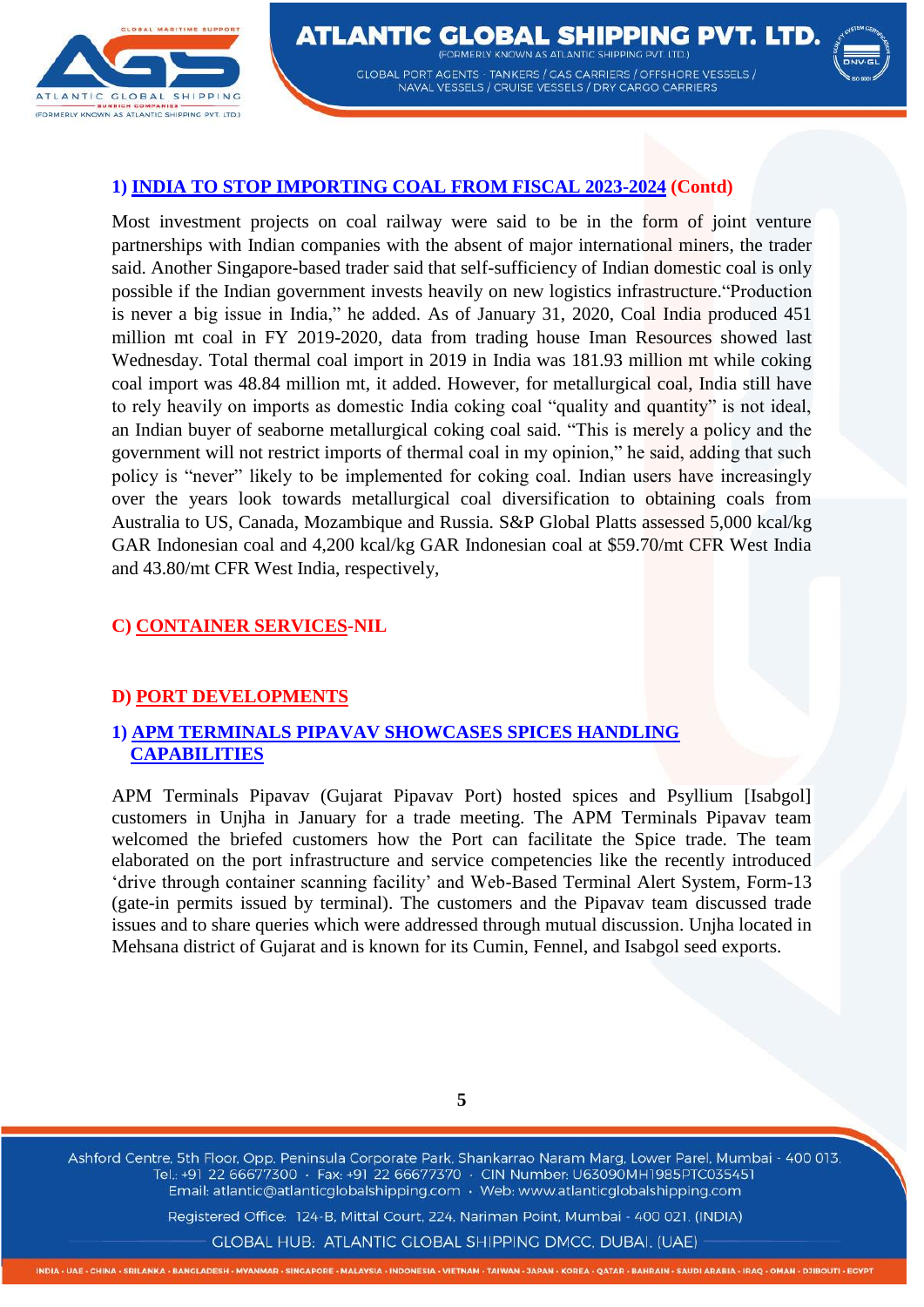



## **2) JNPT ACHIEVES RECORD PER DAY DISCHARGE OF BULK CEMENT AT SHALLOW WATER BERTH**

Jawaharlal Nehru Port (JN Port) has achieved a new milestone in the handling of cement by registering a record high 9,185 MT in a day on February 8, 2020 on the vessel MV Apinya Naree, surpassing the earlier record of 9,008 MT achieved on January 16, 2019 on MV Boonya Naree. The vessel was berthed at 23:18 hours on February 6, 2020 at the Shallow Water Berth No. 3 with total quantity of 20,743 MT of cement. It completed its operations at 13:30 hours on February 9 and sailed at 17:30 hours on the same day, with the turnaround time being 2.59 days. The consignment was part of UltraTech Cement Ltd and is being regularly handled at the Shallow Water Berth through its specialised cement carriers having capacity to discharge at the rate of 400 MT per hour. JNPT has systemically invested in enhancing its operational efficiency and handling capacity over the decades to enable seamless trade, emphasised a release.

## **E) OTHER DEVELOPMENTS**

## **1) 24×7 CUSTOMS CLEARANCES TO DEAL WITH SUPPLY ISSUES**

The government on Thursday ordered all customs authorities at ports, airports and inland container depots (ICDs) to operate 24×7 to ensure that cargo is cleared expeditiously and there are no supply constraints due to the coronavirus outbreak. In addition, customs labs will also operate through the day to help clear consignments. "Due to the ongoing shutdown in China on account of coronavirus outbreak, there is an apprehension of disruption in supply of raw materials/ inputs to our industrial units, which were dependent on these raw materials. There could also be a dip in off take in exports to China. On the contrary, there is a strong likelihood of an immediate surge in the imports from and exports to China once the spread of the virus is brought fully under control," Central Board of Indirect Taxes and Customs said in a late evening circular on Thursday.

**6**

Ashford Centre, 5th Floor, Opp. Peninsula Corporate Park, Shankarrao Naram Marg, Lower Parel, Mumbai - 400 013. Tel.: +91 22 66677300 · Fax: +91 22 66677370 · CIN Number: U63090MH1985PTC035451 Email: atlantic@atlanticglobalshipping.com · Web: www.atlanticglobalshipping.com

Registered Office: 124-B, Mittal Court, 224, Nariman Point, Mumbai - 400 021. (INDIA)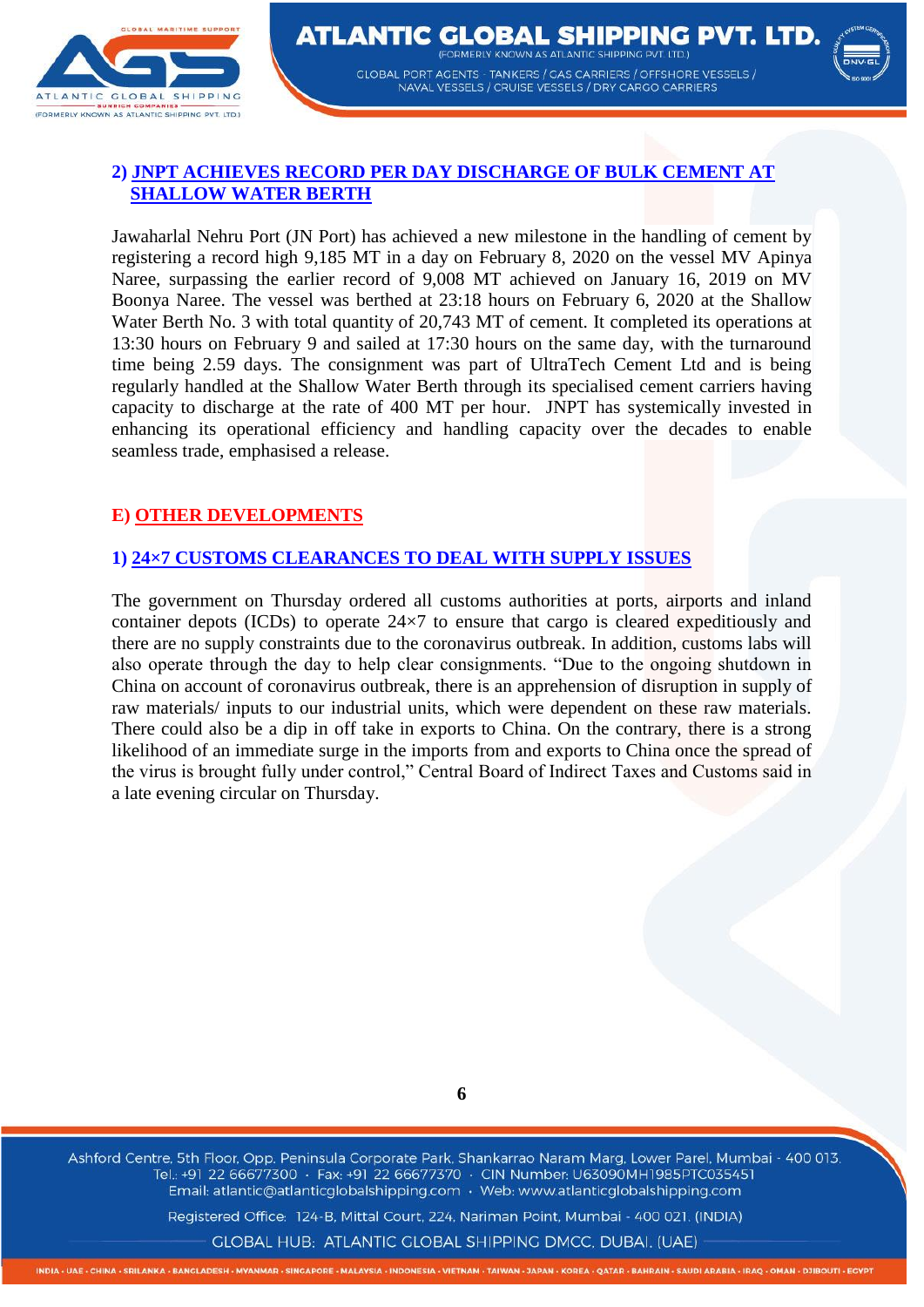



## **2) LNG IMPORT UNIT AT KARAIKAL TO START COMMERCIAL OPERATIONS FROM Q4 FY21**

The LNG import facility at Karaikal port in Puducherry is expected to commence commercial operations by the fourth quarter of 2021. The ground-breaking ceremony was conducted today for the facility, which is owned and operated by Singapore-based Atlantic Gulf and Pacific (AG&P), a global leader in LNG and gas logistics and distribution solutions. Puducherry Chief Minister V Narayanaswamy conducted the ground-breaking in the presence of JM Sigelman, CEO of AG&P, at a function in Chennai. Karaikal LNG will serve the city gas networks of AG&P, and other city gas companies. AG&P has city gas distribution (CGD) license for Kanchipuram and Ramanathapuram districts of Tamil Nadu. Speaking at the ceremony, Sigelman said Karaikal LNG is a cornerstone project for Puducherry, Tamil Nadu and Karnataka that will provide clean and affordable fuel. LNG will be exported from countries like the US, Oman and Qatar.

### **F) WEATHER/STRIKE- NIL**

# **G) INTERNATIONAL HIGHLIGHTS**

### **1) THE IMPACT OF U.S. SANCTIONS ON OIL MARKET AND ROSNEFT**

The United States on Tuesday ramped up pressure on Venezuela by blacklisting a subsidiary of Russian state oil major Rosneft that Washington said provides a financial lifeline to President Nicolas Maduro's government. The U.S. sanctions threaten Venezuela's ability to export oil but pose only a limited risk to Rosneft's broader business. Below are details of the decision's likely impact. U.S. sanctions will make it more difficult for Venezuela to export oil, particularly to countries such as China and India, where Rosneft part owns an oil refiner, Nayara Energy. Benchmark Brent oil prices rose for a seventh consecutive day on Wednesday, partly due to the U.S. move to cut more Venezuelan crude from the market. Rosneft Trading, the focus of the sanctions, was created in 2011 to facilitate trades on behalf of the parent company. Rosneft supplied Rosneft Trading S.A. with an average of 3.7 million tonnes of crude and refined products per month in January-November 2019, equivalent to about 20% of Rosneft's total exports, data from customs' brokers showed. For sales to Asia, Rosneft has had another trading arm – in Singapore – since 2019. Switzerland-based Rosneft Trading S.A. has been mainly focused on supplying Rosneft's refineries in Germany recently, trade sources told Reuters. Rosneft is the third biggest player in the German oil refining market.



Ashford Centre, 5th Floor, Opp. Peninsula Corporate Park, Shankarrao Naram Marg, Lower Parel, Mumbai - 400 013. Tel.: +91 22 66677300 · Fax: +91 22 66677370 · CIN Number: U63090MH1985PTC035451 Email: atlantic@atlanticglobalshipping.com · Web: www.atlanticglobalshipping.com

Registered Office: 124-B, Mittal Court, 224, Nariman Point, Mumbai - 400 021. (INDIA)